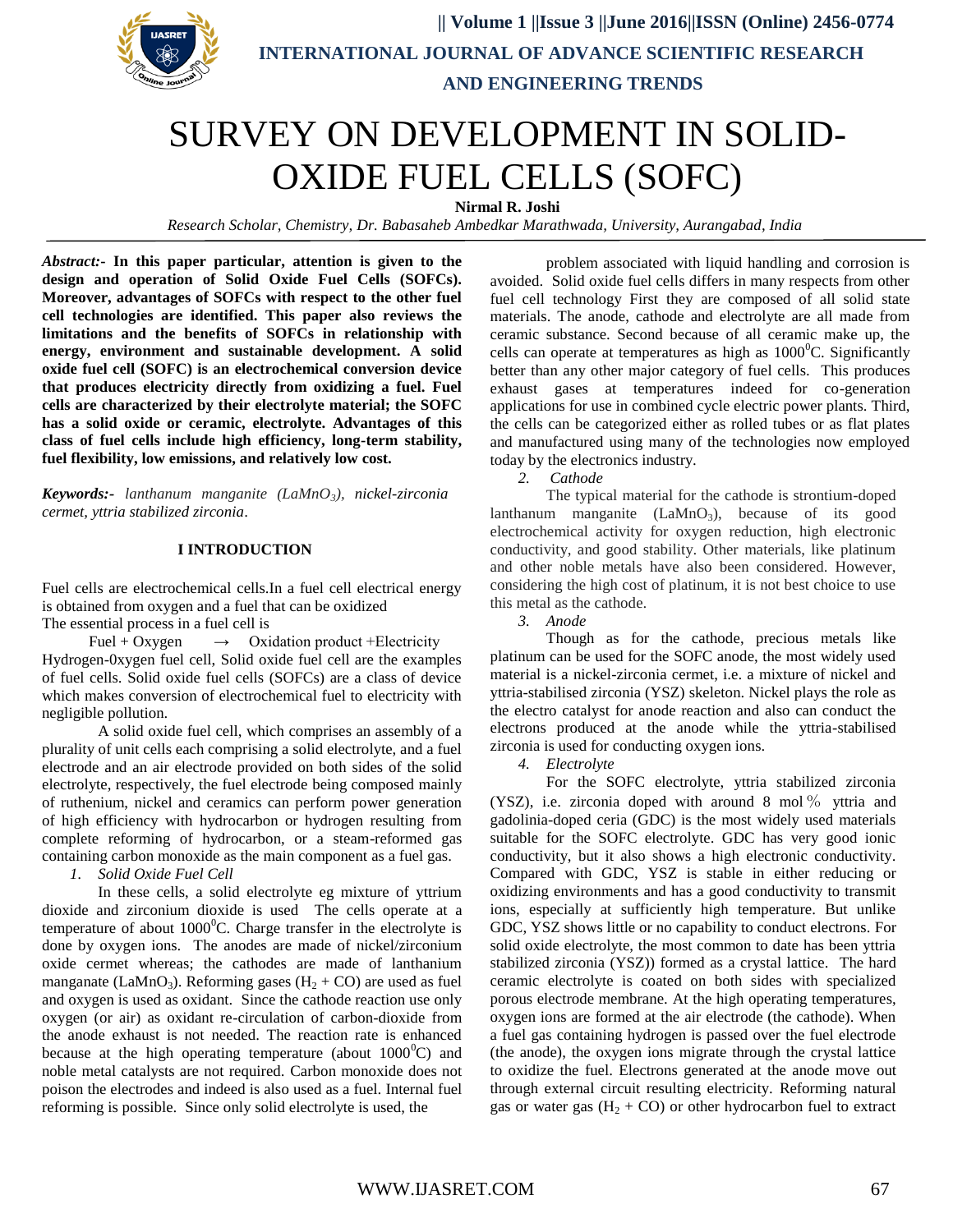

# **|| Volume 1 ||Issue 3 ||June 2016||ISSN (Online) 2456-0774 INTERNATIONAL JOURNAL OF ADVANCE SCIENTIFIC RESEARCH AND ENGINEERING TRENDS**

the necessary hydrogen can be accomplished within the fuel cell eliminating need for an external reformer. In such a fuel cell, reformat gas  $(H_2 + CO)$  is used as a fuel and oxygen as a oxidant.

The electrode reaction can be summarized as follows

Anode reaction -:  $xH_2 + yCO + (x+y)O^2$  $xH_2O + yCO_2$  $+2(x+y)e^{-}$ 

Cathode reaction -:  $1/2(x+y)O_2 + 2(x+y)e^{-}$  $\rightarrow$   $(x+y)O^{2}$ 

Net reaction -:  $1/2(x+y)O_2 + xH_2 + yCO \rightarrow xH_2O + yCO$ 

The essential features of solid oxide fuel cell are shown in figure 1**.**



### *Figure 1 Solid-Oxide Fuel Cell (SOFC)*

The reaction rate at high operating temperature  $(1000^{\circ}C)$  is quite high so no noble metal catalyst is required. Moreover, carbonmonoxide does not poison the electrodes. The fuel to electricity efficiencies of solid oxide fuel cell is expected to be around 50% If the hot exhaust of the cell is used in a hybrid combination with gas turbines, the electrical generating efficiency is likely to approach 60%. In applications designed to capture and utilize

the systems waste heat, overall fuel use efficiencies could top 80-85%.

Cell Voltage  $= 0.81V - 1.1V$ .

(Calcified power) Qualified power (W) =  $10 W - 1 kW$ 

Some R and D efforts are made to design medium temperature solid oxide fuel cells. The cells tested are Hydrogen-Oxygen cells. The solid material used is hydrogenexchanged β alumina. The operating temperature of this type of solid-proton conductor is in the range of  $150-200^{\circ}$ C.

### **II TUBULAR SOLID OXIDE FUEL CELL TECHNOLOGY**

A solid oxide fuel cell (SOFC) is an electrochemical device that converts hydrogen and carbon monoxide from hydrocarbon fuels into electricity. The process is driven by the flow of oxygen ions from a cathode to an anode through an electrolyte. When these ions combine with hydrogen and carbon monoxide from the fuel, electrons are released to an external circuit. This process is replicated many times in the fuel cell, in arrays or stacks, and it results in highly efficient power generation with virtually no greenhouse gas emissions.

In contrast to planar or membrane designs, tubular solid oxide fuel cells are constructed from many discreet electrolytic tubes in parallel. The anodes are on the inside of each tube and the cathodes are on the outside, in an "anode supported" configuration,

Using the exclusive "fuel-in-the-tube" technology, fuel is introduced directly inside the tubes in a high-temperature environment, at approximately  $750<sup>0</sup>C$ . Ambient air (the oxygen source) circulates around the outside of the tubes. The oxygen ions are conducted through the tube, and an electrical potential is generated between the inside and outside of the tube. This potential difference is tapped as electrical energy. The electrochemical process happens in multiple tubes in a stack, producing power systems that can supply a few hundred watts to 10 kilowatts.

The net result is a highly efficient system that produces clean electricity, with water, heat, and low levels of carbon dioxide as the only by-products. Efficiency is further enhanced when the high-grade waste heat is recovered for heating, hot water and processing purposes. This results in total fuel efficiency (LHV) levels exceeding 80 percent for residential and industrial cogeneration applications.

Because operation is below the high temperature of internal combustion engines or turbines, fuel cells have nearly undetectable levels of nitrous oxides (NOx). Sulfur oxides (SOx) are reduced due to the high efficiency of fuel cells that also provide near-silent operation and none of the maintenance.

### *SOFC Advantages:*

SOFCs have a number of advantages Due to their solid materials and high operating temperature

1. Since all the components are solid, as a result, there is no need for electrolyte loss maintenance and also electrode corrosion is eliminated.